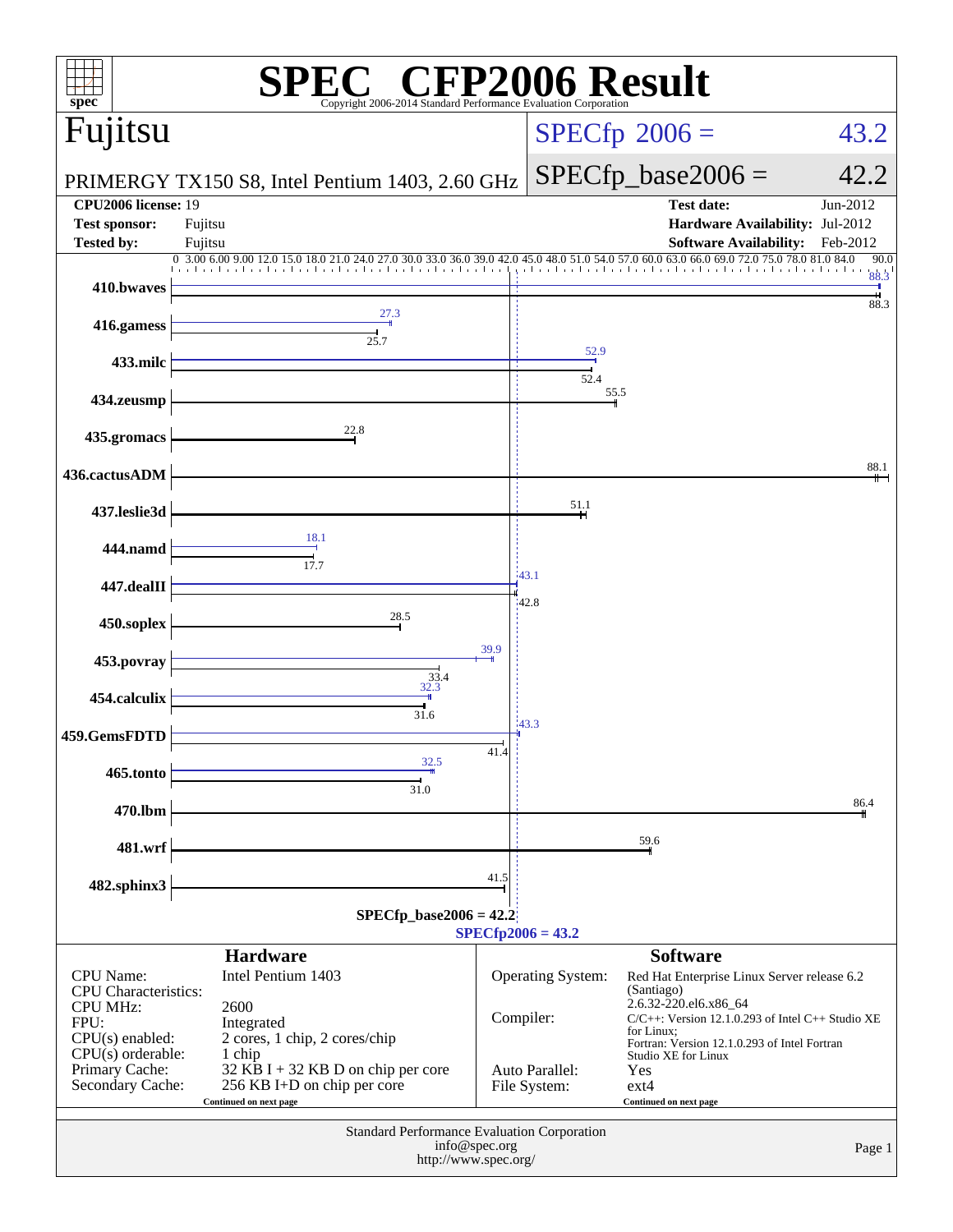| <b>SPEC CFP2006 Result</b><br>$\Box$<br>spec <sup>®</sup>                                                |                      |                      |                                                   |       |                |                |                                                                                     |              |                   |                               |                                 |              |
|----------------------------------------------------------------------------------------------------------|----------------------|----------------------|---------------------------------------------------|-------|----------------|----------------|-------------------------------------------------------------------------------------|--------------|-------------------|-------------------------------|---------------------------------|--------------|
| Fujitsu                                                                                                  |                      |                      |                                                   |       |                | $SPECfp2006 =$ |                                                                                     |              |                   |                               | 43.2                            |              |
| $SPECfp\_base2006 =$<br>PRIMERGY TX150 S8, Intel Pentium 1403, 2.60 GHz                                  |                      |                      |                                                   |       |                |                |                                                                                     | 42.2         |                   |                               |                                 |              |
| CPU2006 license: 19                                                                                      |                      |                      |                                                   |       |                |                |                                                                                     |              | <b>Test date:</b> |                               |                                 | Jun-2012     |
| <b>Test sponsor:</b>                                                                                     | Fujitsu              |                      |                                                   |       |                |                |                                                                                     |              |                   |                               | Hardware Availability: Jul-2012 |              |
| <b>Tested by:</b>                                                                                        | Fujitsu              |                      |                                                   |       |                |                |                                                                                     |              |                   | <b>Software Availability:</b> |                                 | Feb-2012     |
| L3 Cache:<br>Other Cache:                                                                                |                      | None                 | 5 MB I+D on chip per chip                         |       |                |                | <b>System State:</b><br>Run level 3 (multi-user)<br><b>Base Pointers:</b><br>64-bit |              |                   |                               |                                 |              |
| Memory:                                                                                                  |                      |                      | 48 GB (6 x 8 GB 2Rx4 PC3L-12800R-11, ECC, running |       |                |                | Peak Pointers:<br>32/64-bit                                                         |              |                   |                               |                                 |              |
| Disk Subsystem:                                                                                          |                      | at 1067 MHz and CL7) | 1 x SATA, 500 GB, 7200 RPM                        |       |                |                | Other Software:                                                                     | None         |                   |                               |                                 |              |
| Other Hardware:                                                                                          |                      | None                 |                                                   |       |                |                |                                                                                     |              |                   |                               |                                 |              |
|                                                                                                          | <b>Results Table</b> |                      |                                                   |       |                |                |                                                                                     |              |                   |                               |                                 |              |
|                                                                                                          |                      |                      | <b>Base</b>                                       |       |                |                |                                                                                     |              | <b>Peak</b>       |                               |                                 |              |
| <b>Benchmark</b>                                                                                         | <b>Seconds</b>       | <b>Ratio</b>         | <b>Seconds</b>                                    | Ratio | <b>Seconds</b> | Ratio          | <b>Seconds</b>                                                                      | <b>Ratio</b> | <b>Seconds</b>    | <b>Ratio</b>                  | <b>Seconds</b>                  | <b>Ratio</b> |
| 410.bwayes                                                                                               | 155                  | 87.9                 | 154                                               | 88.4  | 154            | 88.3           | <u>154</u>                                                                          | 88.3         | 154               | 88.4                          | 154                             | 88.2         |
| 416.gamess                                                                                               | 762                  | 25.7                 | 765                                               | 25.6  | 763            | 25.7           | 715                                                                                 | 27.4         | 718               | 27.3                          | 719                             | 27.2         |
| 433.milc                                                                                                 | 175                  | 52.3                 | 175                                               | 52.4  | 175            | 52.5           | 173                                                                                 | 53.0         | 173               | 52.9                          | 174                             | 52.9         |
| 434.zeusmp                                                                                               | 164                  | 55.3                 | 164                                               | 55.5  | 164            | 55.5           | 164                                                                                 | 55.3         | 164               | 55.5                          | 164                             | 55.5         |
| 435.gromacs                                                                                              | 313                  | 22.8                 | 313                                               | 22.8  | 311            | 22.9           | 313                                                                                 | 22.8         | 313               | 22.8                          | 311                             | 22.9         |
| 436.cactusADM                                                                                            | 136                  | 88.1                 | 136                                               | 87.8  | 134            | 89.4           | <u>136</u>                                                                          | 88.1         | 136               | 87.8                          | 134                             | 89.4         |
| 437.leslie3d                                                                                             | 182                  | 51.7                 | 184                                               | 51.1  | 184            | 51.0           | 182                                                                                 | 51.7         | 184               | 51.1                          | 184                             | 51.0         |
| 444.namd                                                                                                 | 452                  | 17.7                 | 452                                               | 17.7  | 452            | 17.7           | 444                                                                                 | 18.1         | 444               | 18.1                          | 444                             | 18.0         |
| 447.dealII                                                                                               | 267                  | 42.8                 | 267                                               | 42.8  | 266            | 43.0           | 265                                                                                 | 43.1         | 266               | 43.0                          | 265                             | 43.1         |
| $ 450$ .soplex                                                                                           | 293                  | 28.5                 | 292                                               | 28.6  | 292            | 28.5           | 293                                                                                 | 28.5         | 292               | 28.6                          | 292                             | 28.5         |
| 453. povray                                                                                              | 159                  | 33.4                 | 160                                               | 33.4  | 159            | 33.4           | 132                                                                                 | 40.2         | 133               | 39.9                          | 140                             | 38.0         |
| 454.calculix                                                                                             | 263                  | 31.4                 | 261                                               | 31.6  | 261            | 31.6           | 255                                                                                 | 32.3         | 258               | 32.0                          | 256                             | 32.3         |
| 459.GemsFDTD                                                                                             | 257                  | 41.3                 | 256                                               | 41.4  | 257            | 41.4           | 245                                                                                 | 43.3         | 245               | 43.4                          | <u>245</u>                      | 43.3         |
| 465.tonto                                                                                                | 317                  | 31.1                 | 317                                               | 31.0  | 317            | 31.0           | 301                                                                                 | 32.7         | 304               | 32.3                          | 303                             | 32.5         |
| 470.1bm                                                                                                  | 159                  | 86.2                 | 159                                               | 86.6  | 159            | 86.4           | 159                                                                                 | 86.2         | 159               | 86.6                          | 159                             | 86.4         |
| 481.wrf                                                                                                  | 187                  | 59.6                 | 187                                               | 59.8  | 187            | 59.6           | 187                                                                                 | 59.6         | 187               | 59.8                          | 187                             | 59.6         |
| 482.sphinx3                                                                                              | 470                  | 41.5                 | 468                                               | 41.6  | 470            | 41.5           | 470                                                                                 | 41.5         | 468               | 41.6                          | 470                             | 41.5         |
| Results appear in the order in which they were run. Bold underlined text indicates a median measurement. |                      |                      |                                                   |       |                |                |                                                                                     |              |                   |                               |                                 |              |

# **[Operating System Notes](http://www.spec.org/auto/cpu2006/Docs/result-fields.html#OperatingSystemNotes)**

 Stack size set to unlimited using "ulimit -s unlimited" Transparent Huge Pages enabled with: echo always > /sys/kernel/mm/redhat\_transparent\_hugepage/enabled

### **[Platform Notes](http://www.spec.org/auto/cpu2006/Docs/result-fields.html#PlatformNotes)**

 BIOS configuration: Intel HT Technology = Disable Frequency Floor Override = Enable

> Standard Performance Evaluation Corporation [info@spec.org](mailto:info@spec.org) <http://www.spec.org/>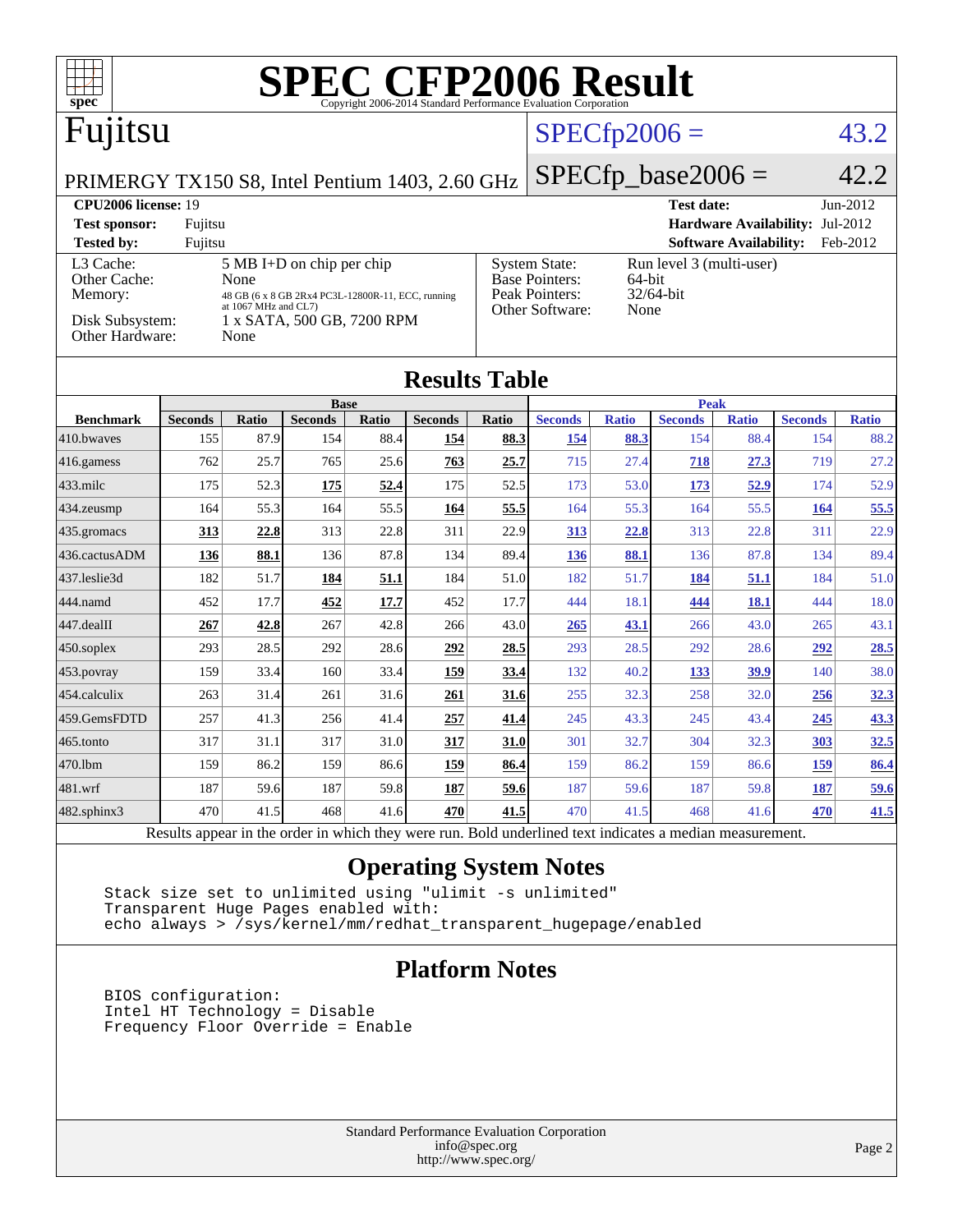

# **[SPEC CFP2006 Result](http://www.spec.org/auto/cpu2006/Docs/result-fields.html#SPECCFP2006Result)**

# Fujitsu

 $SPECfp2006 = 43.2$  $SPECfp2006 = 43.2$ 

PRIMERGY TX150 S8, Intel Pentium 1403, 2.60 GHz  $SPECTp\_base2006 = 42.2$ 

**[Tested by:](http://www.spec.org/auto/cpu2006/Docs/result-fields.html#Testedby)** Fujitsu **[Software Availability:](http://www.spec.org/auto/cpu2006/Docs/result-fields.html#SoftwareAvailability)** Feb-2012

**[CPU2006 license:](http://www.spec.org/auto/cpu2006/Docs/result-fields.html#CPU2006license)** 19 **[Test date:](http://www.spec.org/auto/cpu2006/Docs/result-fields.html#Testdate)** Jun-2012 **[Test sponsor:](http://www.spec.org/auto/cpu2006/Docs/result-fields.html#Testsponsor)** Fujitsu **[Hardware Availability:](http://www.spec.org/auto/cpu2006/Docs/result-fields.html#HardwareAvailability)** Jul-2012

### **[General Notes](http://www.spec.org/auto/cpu2006/Docs/result-fields.html#GeneralNotes)**

Environment variables set by runspec before the start of the run: KMP\_AFFINITY = "granularity=fine,scatter" LD\_LIBRARY\_PATH = "/SPECcpu2006/libs/32:/SPECcpu2006/libs/64" OMP\_NUM\_THREADS = "2"

 Binaries compiled on a system with 1x E3-1270v2 CPU + 32 GB memory using RHEL6.2 For information about Fujitsu please visit: <http://www.fujitsu.com>

**[Base Compiler Invocation](http://www.spec.org/auto/cpu2006/Docs/result-fields.html#BaseCompilerInvocation)**

 $C$  benchmarks:<br>icc  $-m64$ 

[C++ benchmarks:](http://www.spec.org/auto/cpu2006/Docs/result-fields.html#CXXbenchmarks) [icpc -m64](http://www.spec.org/cpu2006/results/res2012q3/cpu2006-20120810-24096.flags.html#user_CXXbase_intel_icpc_64bit_bedb90c1146cab66620883ef4f41a67e)

[Fortran benchmarks](http://www.spec.org/auto/cpu2006/Docs/result-fields.html#Fortranbenchmarks): [ifort -m64](http://www.spec.org/cpu2006/results/res2012q3/cpu2006-20120810-24096.flags.html#user_FCbase_intel_ifort_64bit_ee9d0fb25645d0210d97eb0527dcc06e)

[Benchmarks using both Fortran and C](http://www.spec.org/auto/cpu2006/Docs/result-fields.html#BenchmarksusingbothFortranandC): [icc -m64](http://www.spec.org/cpu2006/results/res2012q3/cpu2006-20120810-24096.flags.html#user_CC_FCbase_intel_icc_64bit_0b7121f5ab7cfabee23d88897260401c) [ifort -m64](http://www.spec.org/cpu2006/results/res2012q3/cpu2006-20120810-24096.flags.html#user_CC_FCbase_intel_ifort_64bit_ee9d0fb25645d0210d97eb0527dcc06e)

## **[Base Portability Flags](http://www.spec.org/auto/cpu2006/Docs/result-fields.html#BasePortabilityFlags)**

| 410.bwaves: -DSPEC CPU LP64                              |                                                                |
|----------------------------------------------------------|----------------------------------------------------------------|
| 416.gamess: -DSPEC_CPU_LP64<br>433.milc: -DSPEC CPU LP64 |                                                                |
| 434.zeusmp: - DSPEC_CPU_LP64                             |                                                                |
| 435.gromacs: -DSPEC_CPU_LP64 -nofor_main                 |                                                                |
| 436.cactusADM: -DSPEC CPU LP64 -nofor main               |                                                                |
| 437.leslie3d: -DSPEC CPU LP64                            |                                                                |
| 444.namd: -DSPEC CPU LP64                                |                                                                |
| 447.dealII: -DSPEC_CPU LP64                              |                                                                |
| 450.soplex: -DSPEC_CPU_LP64                              |                                                                |
| 453.povray: -DSPEC_CPU_LP64                              |                                                                |
| 454.calculix: -DSPEC CPU LP64 -nofor main                |                                                                |
| 459. GemsFDTD: - DSPEC CPU LP64                          |                                                                |
| 465.tonto: - DSPEC CPU LP64                              |                                                                |
| 470.1bm: - DSPEC_CPU LP64                                | 481.wrf: -DSPEC CPU_LP64 -DSPEC_CPU_CASE_FLAG -DSPEC_CPU_LINUX |
| 482.sphinx3: -DSPEC_CPU_LP64                             |                                                                |
|                                                          |                                                                |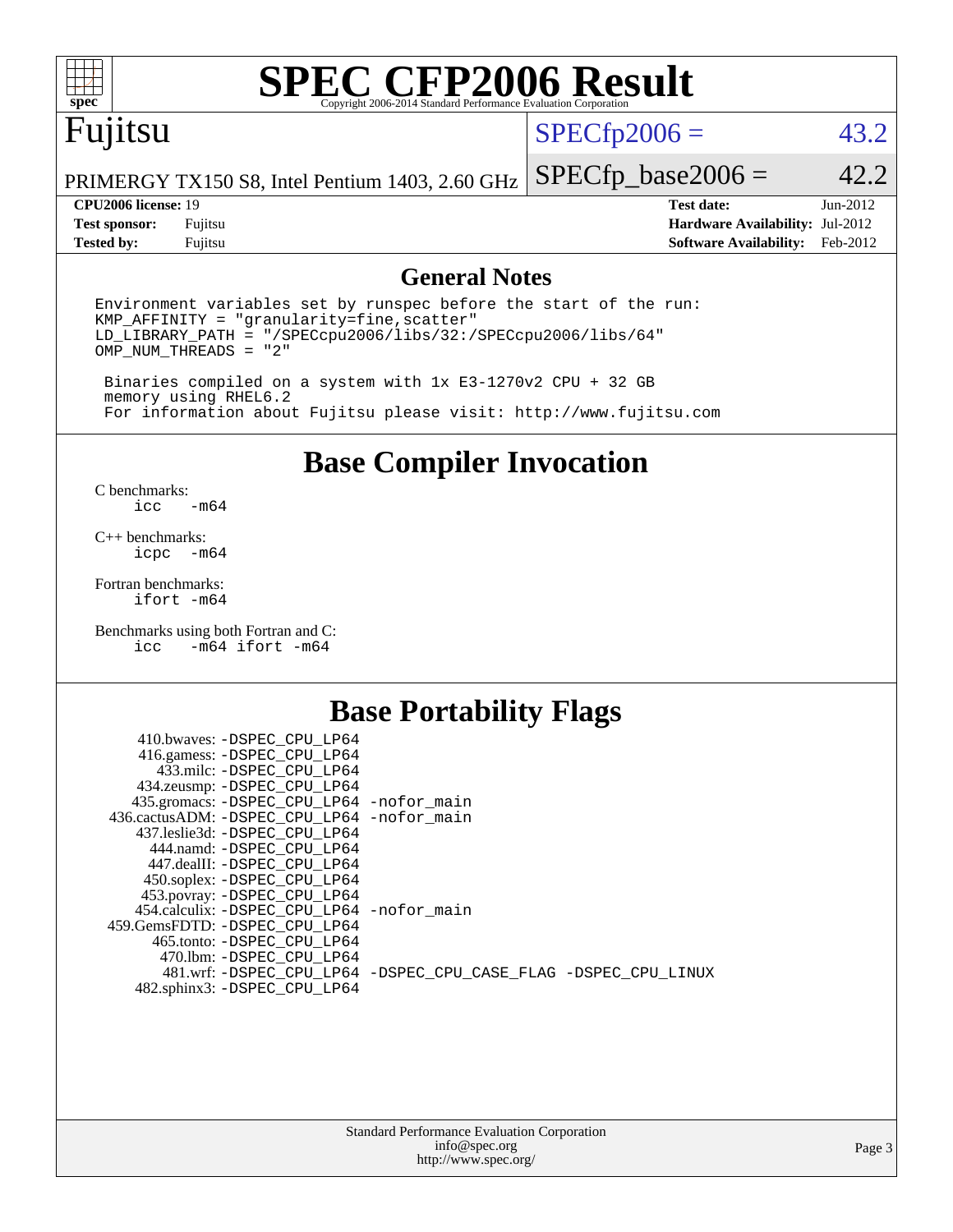

# **[SPEC CFP2006 Result](http://www.spec.org/auto/cpu2006/Docs/result-fields.html#SPECCFP2006Result)**

# Fujitsu

 $SPECTp2006 = 43.2$ 

PRIMERGY TX150 S8, Intel Pentium 1403, 2.60 GHz  $SPECTp\_base2006 = 42.2$ 

**[CPU2006 license:](http://www.spec.org/auto/cpu2006/Docs/result-fields.html#CPU2006license)** 19 **[Test date:](http://www.spec.org/auto/cpu2006/Docs/result-fields.html#Testdate)** Jun-2012 **[Test sponsor:](http://www.spec.org/auto/cpu2006/Docs/result-fields.html#Testsponsor)** Fujitsu **[Hardware Availability:](http://www.spec.org/auto/cpu2006/Docs/result-fields.html#HardwareAvailability)** Jul-2012 **[Tested by:](http://www.spec.org/auto/cpu2006/Docs/result-fields.html#Testedby)** Fujitsu **[Software Availability:](http://www.spec.org/auto/cpu2006/Docs/result-fields.html#SoftwareAvailability)** Feb-2012

# **[Base Optimization Flags](http://www.spec.org/auto/cpu2006/Docs/result-fields.html#BaseOptimizationFlags)**

[C benchmarks](http://www.spec.org/auto/cpu2006/Docs/result-fields.html#Cbenchmarks): [-xAVX](http://www.spec.org/cpu2006/results/res2012q3/cpu2006-20120810-24096.flags.html#user_CCbase_f-xAVX) [-ipo](http://www.spec.org/cpu2006/results/res2012q3/cpu2006-20120810-24096.flags.html#user_CCbase_f-ipo) [-O3](http://www.spec.org/cpu2006/results/res2012q3/cpu2006-20120810-24096.flags.html#user_CCbase_f-O3) [-no-prec-div](http://www.spec.org/cpu2006/results/res2012q3/cpu2006-20120810-24096.flags.html#user_CCbase_f-no-prec-div) [-static](http://www.spec.org/cpu2006/results/res2012q3/cpu2006-20120810-24096.flags.html#user_CCbase_f-static) [-parallel](http://www.spec.org/cpu2006/results/res2012q3/cpu2006-20120810-24096.flags.html#user_CCbase_f-parallel) [-opt-prefetch](http://www.spec.org/cpu2006/results/res2012q3/cpu2006-20120810-24096.flags.html#user_CCbase_f-opt-prefetch) [-ansi-alias](http://www.spec.org/cpu2006/results/res2012q3/cpu2006-20120810-24096.flags.html#user_CCbase_f-ansi-alias) [C++ benchmarks:](http://www.spec.org/auto/cpu2006/Docs/result-fields.html#CXXbenchmarks) [-xAVX](http://www.spec.org/cpu2006/results/res2012q3/cpu2006-20120810-24096.flags.html#user_CXXbase_f-xAVX) [-ipo](http://www.spec.org/cpu2006/results/res2012q3/cpu2006-20120810-24096.flags.html#user_CXXbase_f-ipo) [-O3](http://www.spec.org/cpu2006/results/res2012q3/cpu2006-20120810-24096.flags.html#user_CXXbase_f-O3) [-no-prec-div](http://www.spec.org/cpu2006/results/res2012q3/cpu2006-20120810-24096.flags.html#user_CXXbase_f-no-prec-div) [-static](http://www.spec.org/cpu2006/results/res2012q3/cpu2006-20120810-24096.flags.html#user_CXXbase_f-static) [-opt-prefetch](http://www.spec.org/cpu2006/results/res2012q3/cpu2006-20120810-24096.flags.html#user_CXXbase_f-opt-prefetch) [-ansi-alias](http://www.spec.org/cpu2006/results/res2012q3/cpu2006-20120810-24096.flags.html#user_CXXbase_f-ansi-alias) [Fortran benchmarks](http://www.spec.org/auto/cpu2006/Docs/result-fields.html#Fortranbenchmarks): [-xAVX](http://www.spec.org/cpu2006/results/res2012q3/cpu2006-20120810-24096.flags.html#user_FCbase_f-xAVX) [-ipo](http://www.spec.org/cpu2006/results/res2012q3/cpu2006-20120810-24096.flags.html#user_FCbase_f-ipo) [-O3](http://www.spec.org/cpu2006/results/res2012q3/cpu2006-20120810-24096.flags.html#user_FCbase_f-O3) [-no-prec-div](http://www.spec.org/cpu2006/results/res2012q3/cpu2006-20120810-24096.flags.html#user_FCbase_f-no-prec-div) [-static](http://www.spec.org/cpu2006/results/res2012q3/cpu2006-20120810-24096.flags.html#user_FCbase_f-static) [-parallel](http://www.spec.org/cpu2006/results/res2012q3/cpu2006-20120810-24096.flags.html#user_FCbase_f-parallel) [-opt-prefetch](http://www.spec.org/cpu2006/results/res2012q3/cpu2006-20120810-24096.flags.html#user_FCbase_f-opt-prefetch)

[Benchmarks using both Fortran and C](http://www.spec.org/auto/cpu2006/Docs/result-fields.html#BenchmarksusingbothFortranandC): [-xAVX](http://www.spec.org/cpu2006/results/res2012q3/cpu2006-20120810-24096.flags.html#user_CC_FCbase_f-xAVX) [-ipo](http://www.spec.org/cpu2006/results/res2012q3/cpu2006-20120810-24096.flags.html#user_CC_FCbase_f-ipo) [-O3](http://www.spec.org/cpu2006/results/res2012q3/cpu2006-20120810-24096.flags.html#user_CC_FCbase_f-O3) [-no-prec-div](http://www.spec.org/cpu2006/results/res2012q3/cpu2006-20120810-24096.flags.html#user_CC_FCbase_f-no-prec-div) [-static](http://www.spec.org/cpu2006/results/res2012q3/cpu2006-20120810-24096.flags.html#user_CC_FCbase_f-static) [-parallel](http://www.spec.org/cpu2006/results/res2012q3/cpu2006-20120810-24096.flags.html#user_CC_FCbase_f-parallel) [-opt-prefetch](http://www.spec.org/cpu2006/results/res2012q3/cpu2006-20120810-24096.flags.html#user_CC_FCbase_f-opt-prefetch) [-ansi-alias](http://www.spec.org/cpu2006/results/res2012q3/cpu2006-20120810-24096.flags.html#user_CC_FCbase_f-ansi-alias)

# **[Peak Compiler Invocation](http://www.spec.org/auto/cpu2006/Docs/result-fields.html#PeakCompilerInvocation)**

[C benchmarks](http://www.spec.org/auto/cpu2006/Docs/result-fields.html#Cbenchmarks):  $\text{icc}$  -m64

[C++ benchmarks:](http://www.spec.org/auto/cpu2006/Docs/result-fields.html#CXXbenchmarks) [icpc -m64](http://www.spec.org/cpu2006/results/res2012q3/cpu2006-20120810-24096.flags.html#user_CXXpeak_intel_icpc_64bit_bedb90c1146cab66620883ef4f41a67e)

[Fortran benchmarks](http://www.spec.org/auto/cpu2006/Docs/result-fields.html#Fortranbenchmarks): [ifort -m64](http://www.spec.org/cpu2006/results/res2012q3/cpu2006-20120810-24096.flags.html#user_FCpeak_intel_ifort_64bit_ee9d0fb25645d0210d97eb0527dcc06e)

[Benchmarks using both Fortran and C](http://www.spec.org/auto/cpu2006/Docs/result-fields.html#BenchmarksusingbothFortranandC): [icc -m64](http://www.spec.org/cpu2006/results/res2012q3/cpu2006-20120810-24096.flags.html#user_CC_FCpeak_intel_icc_64bit_0b7121f5ab7cfabee23d88897260401c) [ifort -m64](http://www.spec.org/cpu2006/results/res2012q3/cpu2006-20120810-24096.flags.html#user_CC_FCpeak_intel_ifort_64bit_ee9d0fb25645d0210d97eb0527dcc06e)

# **[Peak Portability Flags](http://www.spec.org/auto/cpu2006/Docs/result-fields.html#PeakPortabilityFlags)**

Same as Base Portability Flags

# **[Peak Optimization Flags](http://www.spec.org/auto/cpu2006/Docs/result-fields.html#PeakOptimizationFlags)**

[C benchmarks](http://www.spec.org/auto/cpu2006/Docs/result-fields.html#Cbenchmarks):

```
433.milc: -xAVX(pass 2) -prof-gen(pass 1) -ppo(pass 2) -03(pass 2)
-no-prec-div(pass 2) -prof-use(pass 2) -static -auto-ilp32
-ansi-alias
```
 $470$ .lbm: basepeak = yes

 $482$ .sphinx3: basepeak = yes

Continued on next page

Standard Performance Evaluation Corporation [info@spec.org](mailto:info@spec.org) <http://www.spec.org/>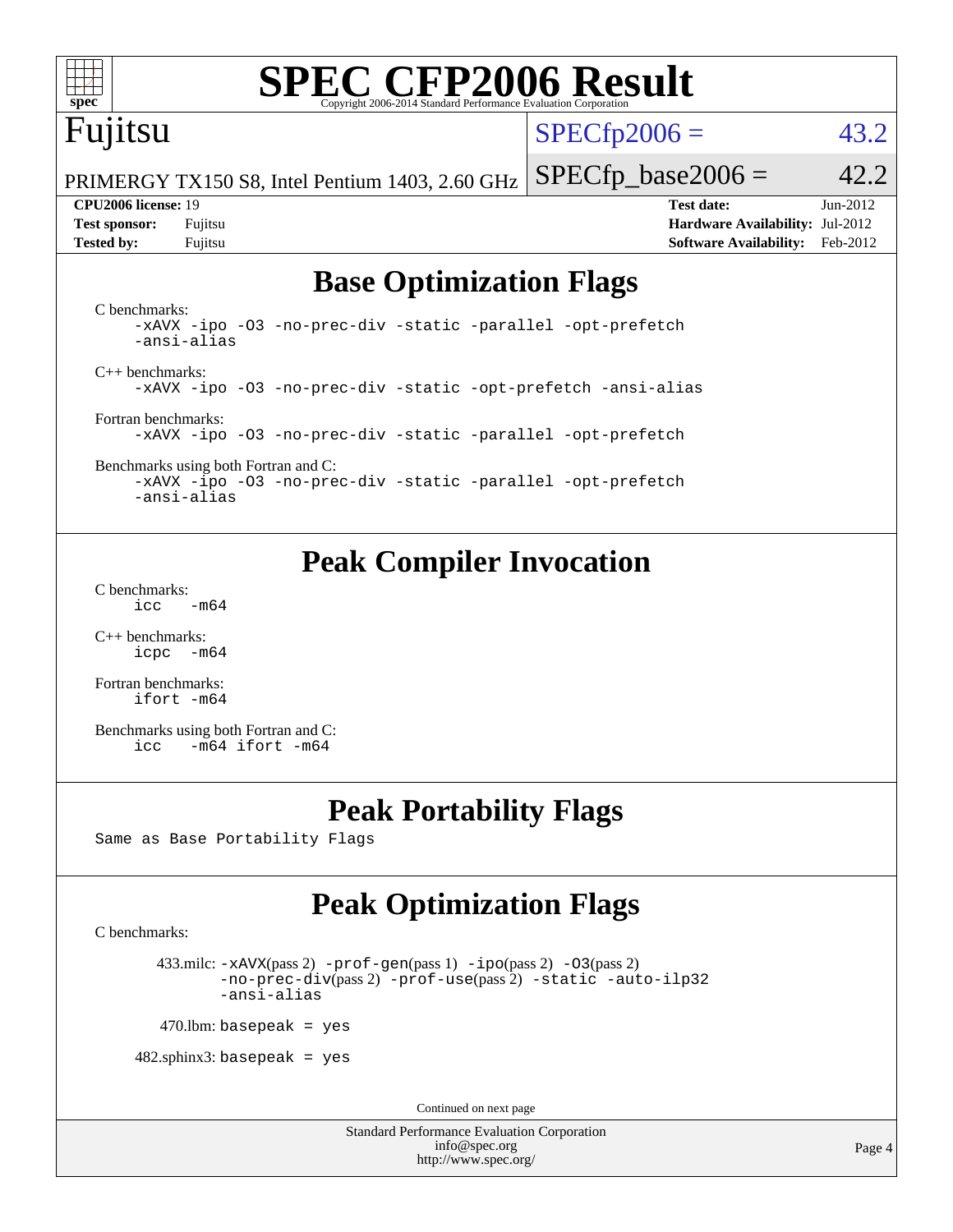

 416.gamess: [-xAVX](http://www.spec.org/cpu2006/results/res2012q3/cpu2006-20120810-24096.flags.html#user_peakPASS2_FFLAGSPASS2_LDFLAGS416_gamess_f-xAVX)(pass 2) [-prof-gen](http://www.spec.org/cpu2006/results/res2012q3/cpu2006-20120810-24096.flags.html#user_peakPASS1_FFLAGSPASS1_LDFLAGS416_gamess_prof_gen_e43856698f6ca7b7e442dfd80e94a8fc)(pass 1) [-ipo](http://www.spec.org/cpu2006/results/res2012q3/cpu2006-20120810-24096.flags.html#user_peakPASS2_FFLAGSPASS2_LDFLAGS416_gamess_f-ipo)(pass 2) [-O3](http://www.spec.org/cpu2006/results/res2012q3/cpu2006-20120810-24096.flags.html#user_peakPASS2_FFLAGSPASS2_LDFLAGS416_gamess_f-O3)(pass 2) [-no-prec-div](http://www.spec.org/cpu2006/results/res2012q3/cpu2006-20120810-24096.flags.html#user_peakPASS2_FFLAGSPASS2_LDFLAGS416_gamess_f-no-prec-div)(pass 2) [-prof-use](http://www.spec.org/cpu2006/results/res2012q3/cpu2006-20120810-24096.flags.html#user_peakPASS2_FFLAGSPASS2_LDFLAGS416_gamess_prof_use_bccf7792157ff70d64e32fe3e1250b55)(pass 2) [-unroll2](http://www.spec.org/cpu2006/results/res2012q3/cpu2006-20120810-24096.flags.html#user_peakOPTIMIZE416_gamess_f-unroll_784dae83bebfb236979b41d2422d7ec2) [-inline-level=0](http://www.spec.org/cpu2006/results/res2012q3/cpu2006-20120810-24096.flags.html#user_peakOPTIMIZE416_gamess_f-inline-level_318d07a09274ad25e8d15dbfaa68ba50) [-scalar-rep-](http://www.spec.org/cpu2006/results/res2012q3/cpu2006-20120810-24096.flags.html#user_peakOPTIMIZE416_gamess_f-disablescalarrep_abbcad04450fb118e4809c81d83c8a1d) [-static](http://www.spec.org/cpu2006/results/res2012q3/cpu2006-20120810-24096.flags.html#user_peakOPTIMIZE416_gamess_f-static)

434.zeusmp: basepeak = yes

437.leslie3d: basepeak = yes

 $459.GemsFDD: -xSSE4.2(pass 2) -prof-gen(pass 1) -ipo(pass 2) -O3(pass 2)$  $459.GemsFDD: -xSSE4.2(pass 2) -prof-gen(pass 1) -ipo(pass 2) -O3(pass 2)$  $459.GemsFDD: -xSSE4.2(pass 2) -prof-gen(pass 1) -ipo(pass 2) -O3(pass 2)$  $459.GemsFDD: -xSSE4.2(pass 2) -prof-gen(pass 1) -ipo(pass 2) -O3(pass 2)$  $459.GemsFDD: -xSSE4.2(pass 2) -prof-gen(pass 1) -ipo(pass 2) -O3(pass 2)$  $459.GemsFDD: -xSSE4.2(pass 2) -prof-gen(pass 1) -ipo(pass 2) -O3(pass 2)$  $459.GemsFDD: -xSSE4.2(pass 2) -prof-gen(pass 1) -ipo(pass 2) -O3(pass 2)$  $459.GemsFDD: -xSSE4.2(pass 2) -prof-gen(pass 1) -ipo(pass 2) -O3(pass 2)$  $459.GemsFDD: -xSSE4.2(pass 2) -prof-gen(pass 1) -ipo(pass 2) -O3(pass 2)$ [-no-prec-div](http://www.spec.org/cpu2006/results/res2012q3/cpu2006-20120810-24096.flags.html#user_peakPASS2_FFLAGSPASS2_LDFLAGS459_GemsFDTD_f-no-prec-div)(pass 2) [-prof-use](http://www.spec.org/cpu2006/results/res2012q3/cpu2006-20120810-24096.flags.html#user_peakPASS2_FFLAGSPASS2_LDFLAGS459_GemsFDTD_prof_use_bccf7792157ff70d64e32fe3e1250b55)(pass 2) [-unroll2](http://www.spec.org/cpu2006/results/res2012q3/cpu2006-20120810-24096.flags.html#user_peakOPTIMIZE459_GemsFDTD_f-unroll_784dae83bebfb236979b41d2422d7ec2) [-inline-level=0](http://www.spec.org/cpu2006/results/res2012q3/cpu2006-20120810-24096.flags.html#user_peakOPTIMIZE459_GemsFDTD_f-inline-level_318d07a09274ad25e8d15dbfaa68ba50) [-opt-prefetch](http://www.spec.org/cpu2006/results/res2012q3/cpu2006-20120810-24096.flags.html#user_peakOPTIMIZE459_GemsFDTD_f-opt-prefetch) [-parallel](http://www.spec.org/cpu2006/results/res2012q3/cpu2006-20120810-24096.flags.html#user_peakOPTIMIZE459_GemsFDTD_f-parallel)

 465.tonto: [-xAVX](http://www.spec.org/cpu2006/results/res2012q3/cpu2006-20120810-24096.flags.html#user_peakPASS2_FFLAGSPASS2_LDFLAGS465_tonto_f-xAVX)(pass 2) [-prof-gen](http://www.spec.org/cpu2006/results/res2012q3/cpu2006-20120810-24096.flags.html#user_peakPASS1_FFLAGSPASS1_LDFLAGS465_tonto_prof_gen_e43856698f6ca7b7e442dfd80e94a8fc)(pass 1) [-ipo](http://www.spec.org/cpu2006/results/res2012q3/cpu2006-20120810-24096.flags.html#user_peakPASS2_FFLAGSPASS2_LDFLAGS465_tonto_f-ipo)(pass 2) [-O3](http://www.spec.org/cpu2006/results/res2012q3/cpu2006-20120810-24096.flags.html#user_peakPASS2_FFLAGSPASS2_LDFLAGS465_tonto_f-O3)(pass 2) [-no-prec-div](http://www.spec.org/cpu2006/results/res2012q3/cpu2006-20120810-24096.flags.html#user_peakPASS2_FFLAGSPASS2_LDFLAGS465_tonto_f-no-prec-div)(pass 2) [-prof-use](http://www.spec.org/cpu2006/results/res2012q3/cpu2006-20120810-24096.flags.html#user_peakPASS2_FFLAGSPASS2_LDFLAGS465_tonto_prof_use_bccf7792157ff70d64e32fe3e1250b55)(pass 2) [-inline-calloc](http://www.spec.org/cpu2006/results/res2012q3/cpu2006-20120810-24096.flags.html#user_peakOPTIMIZE465_tonto_f-inline-calloc) [-opt-malloc-options=3](http://www.spec.org/cpu2006/results/res2012q3/cpu2006-20120810-24096.flags.html#user_peakOPTIMIZE465_tonto_f-opt-malloc-options_13ab9b803cf986b4ee62f0a5998c2238) [-auto](http://www.spec.org/cpu2006/results/res2012q3/cpu2006-20120810-24096.flags.html#user_peakOPTIMIZE465_tonto_f-auto) [-unroll4](http://www.spec.org/cpu2006/results/res2012q3/cpu2006-20120810-24096.flags.html#user_peakOPTIMIZE465_tonto_f-unroll_4e5e4ed65b7fd20bdcd365bec371b81f)

[Benchmarks using both Fortran and C](http://www.spec.org/auto/cpu2006/Docs/result-fields.html#BenchmarksusingbothFortranandC):

435.gromacs: basepeak = yes

 $436.cactusADM:basepeak = yes$ 

454.calculix: [-xAVX](http://www.spec.org/cpu2006/results/res2012q3/cpu2006-20120810-24096.flags.html#user_peakOPTIMIZE454_calculix_f-xAVX) [-ipo](http://www.spec.org/cpu2006/results/res2012q3/cpu2006-20120810-24096.flags.html#user_peakOPTIMIZE454_calculix_f-ipo) [-O3](http://www.spec.org/cpu2006/results/res2012q3/cpu2006-20120810-24096.flags.html#user_peakOPTIMIZE454_calculix_f-O3) [-no-prec-div](http://www.spec.org/cpu2006/results/res2012q3/cpu2006-20120810-24096.flags.html#user_peakOPTIMIZE454_calculix_f-no-prec-div) [-auto-ilp32](http://www.spec.org/cpu2006/results/res2012q3/cpu2006-20120810-24096.flags.html#user_peakCOPTIMIZE454_calculix_f-auto-ilp32) [-ansi-alias](http://www.spec.org/cpu2006/results/res2012q3/cpu2006-20120810-24096.flags.html#user_peakCOPTIMIZE454_calculix_f-ansi-alias)

 $481$ .wrf: basepeak = yes

The flags files that were used to format this result can be browsed at <http://www.spec.org/cpu2006/flags/Intel-ic12.1-official-linux64.20111122.html> <http://www.spec.org/cpu2006/flags/Fujitsu-Platform.20120320.html>

> Standard Performance Evaluation Corporation [info@spec.org](mailto:info@spec.org) <http://www.spec.org/>